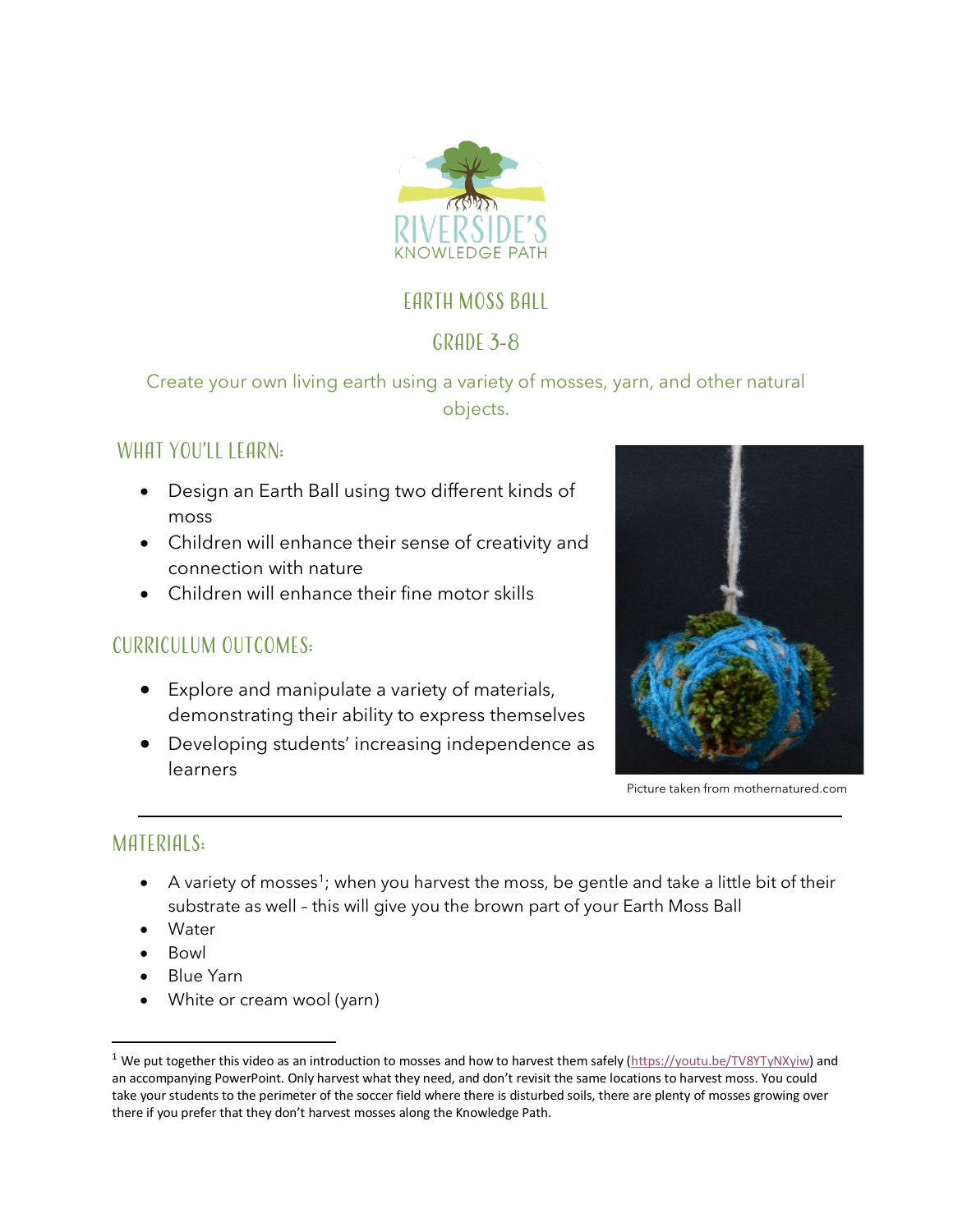**This is an individual or group indoor/outdoor activity**, it can be done in outdoor spaces of the school, home, backyard, or nearby parks/trails

### WHAT TO DO

- 1. Take a bowl, put your mosses in, and let them soak for few minutes
- 2. Take the mosses from the bowl and squeeze out most of the water
- 3. Shape the darker, browner mosses into a round shape and wrap the cream or white coloured yarn around it. Moss will fall from your finger while wrapping, keep on wrapping until it stops falling out. Moss and possibly soil or bark should be visible while making the moss ball, don't cover it fully with white or cream yarn.
- 4. After making first inner moss ball, add a piece of bright green moss around the inner moss ball and wrap it with blue yarn. Wrap around the edges, make sure that they are secure.
- 5. Start covering other areas you wish to using green moss and blue yarn. Be sure that all sections of moss are wrapped and moss is not left hanging out of the ball.
- 6. After you are done, secure the last bit of yarn by threading it under the wrapped-up yarn or the ball itself.
- 7. Now, with your hands, manipulate the shape of the ball. Gently push the moss into the ball and roll it round to make it a complete sphere.
- 8. Attach another piece of yarn, so it could be hanged.
- 9. To maintain your Earth Moss ball, spray it with water every couple of days.

#### Assessment:

- 1. Learners are able to manipulate material to a create a sphere.
- 2. Execute the fine motor skills of wrapping the yarn.
- 3. Learners are able to visualize the required outlook of a finished earth model. Able to manipulate the wrapping of the blue yarn with the combination of the green moss on the brown moss creating their version of what it should look like.